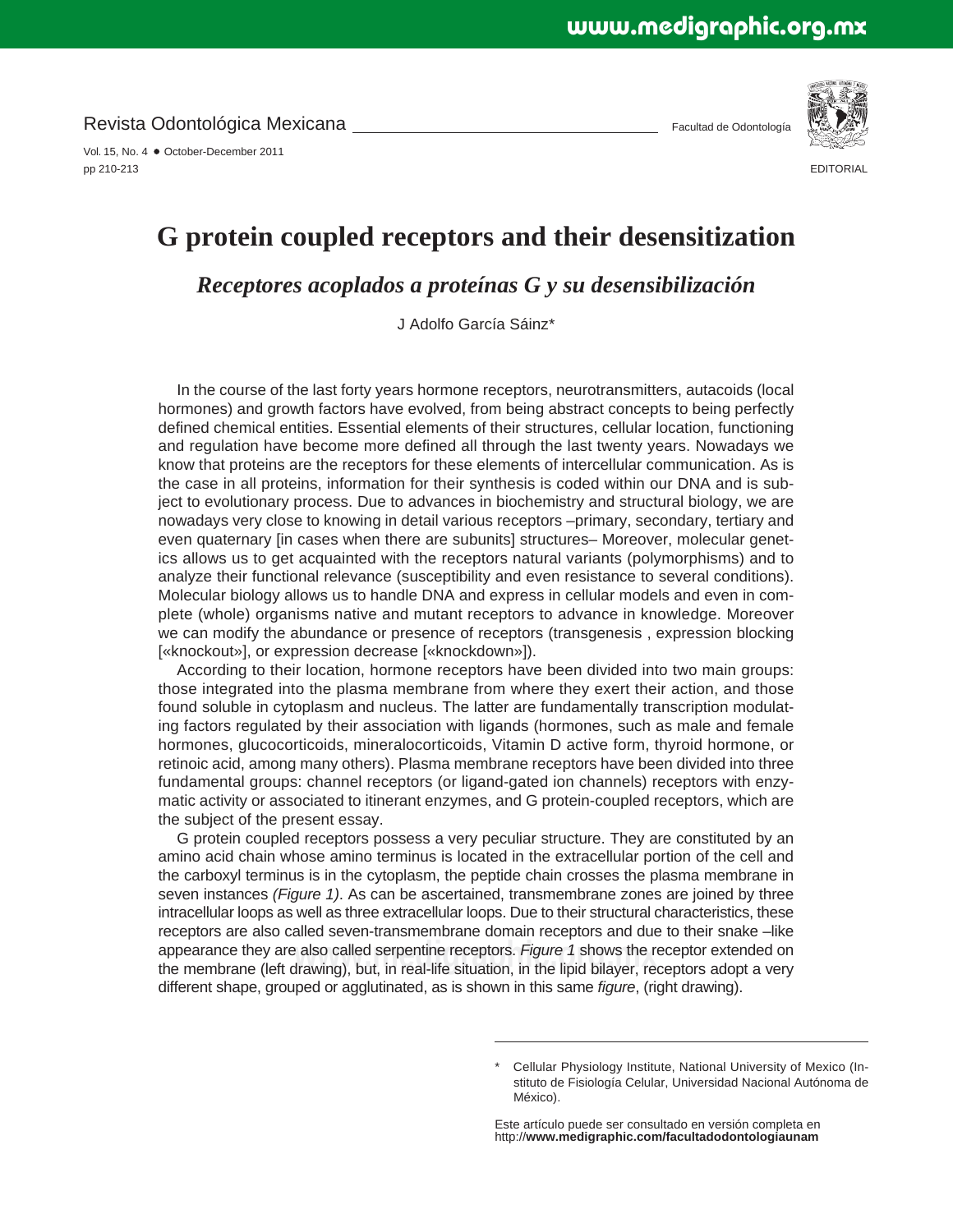G protein coupled receptors receive this name since they act basically associating to a family of heterotrimeric proteins, the so called G proteins which are composed of alpha, beta and gamma subunits and which have the ability to join and hydrolyze GTP (3). When these receptors are activated by different hormones and neurotransmitters, they experiment conformational changes which are transmitted to G proteins, which in turn, initiate an activation-inactivation cycle associated to GTP union and hydrolysis (3). G proteins active forms can positively or negatively modulate to different ion channels (mainly for potassium or calcium) and second messenger generating enzymes *(Figure 2)*. Typical examples of these enzymes are adenylyl cyclase, which catalyzed cyclic AMP formation and phospholipase C (phosphoinositidase) which catalyzes the formation of two second messengers, inositol 1,4,5, triphosphate and diacylglycerol. These G proteincoupled receptors systems are composed by transmembrane receptors, G proteins and effectors (enzymes or ion channels). The receptor receives the message ( hormone or neurotransmitter, that is, the first messenger) in the extracellular face of the plasmatic membrane and induces production, degradation or change in concentration of metabolites or ions (second messengers or coupling factors such as calcium ion, which allow the signal to propagate (spread) inside the cell *(Figure 2)*.

It is important to point out that G protein-coupled receptors constitute a huge family. There are receptors of this type for light (rhodopsin), odor and taste receptors, calcium sensors, receptors for many of the main neurotransmitters (adrenaline, dopamine, serotonin, histamine, opiates and cannabinoids among others) as well as many general and local hormones (angiotensin, vasopressin, glucagon, ACTH (adrenocorticotropic hormone), gonadotropins, prostaglandin, and many others.

Based on information yielded by mammals of which we know the genome (man included) we are aware that these receptors can correspond to between 3 and 5% of coded proteins. That is to say, we possess an enormous amount of this type of receptors. It is, therefore, not surprising to observe that there are many receptor subtypes for a single hormone; for example, adrenalin and noradrenalin share 9 receptors (three alpha-1, three alpha-2 and three beta). The existence of receptor subtypes with differential expression in different tissues, is probably the result of evolutionary selection pressure, which could have granted adaptation advantages through differential regulation. Moreover, a huge window of possibilities is opened for pharmacological treatment of several diseases. It is not uncommon then to find that G protein-coupled receptors are the therapeutic target of at least 40% of drugs used in medical practice. It is as well very probable that a high percentage of drugs of veterinary and dental use act upon these receptors. It is important to point out that there is a great amount of receptors whose natural agonists are unknown (they have been named orphan receptors). This constitutes an extremely wide research area.

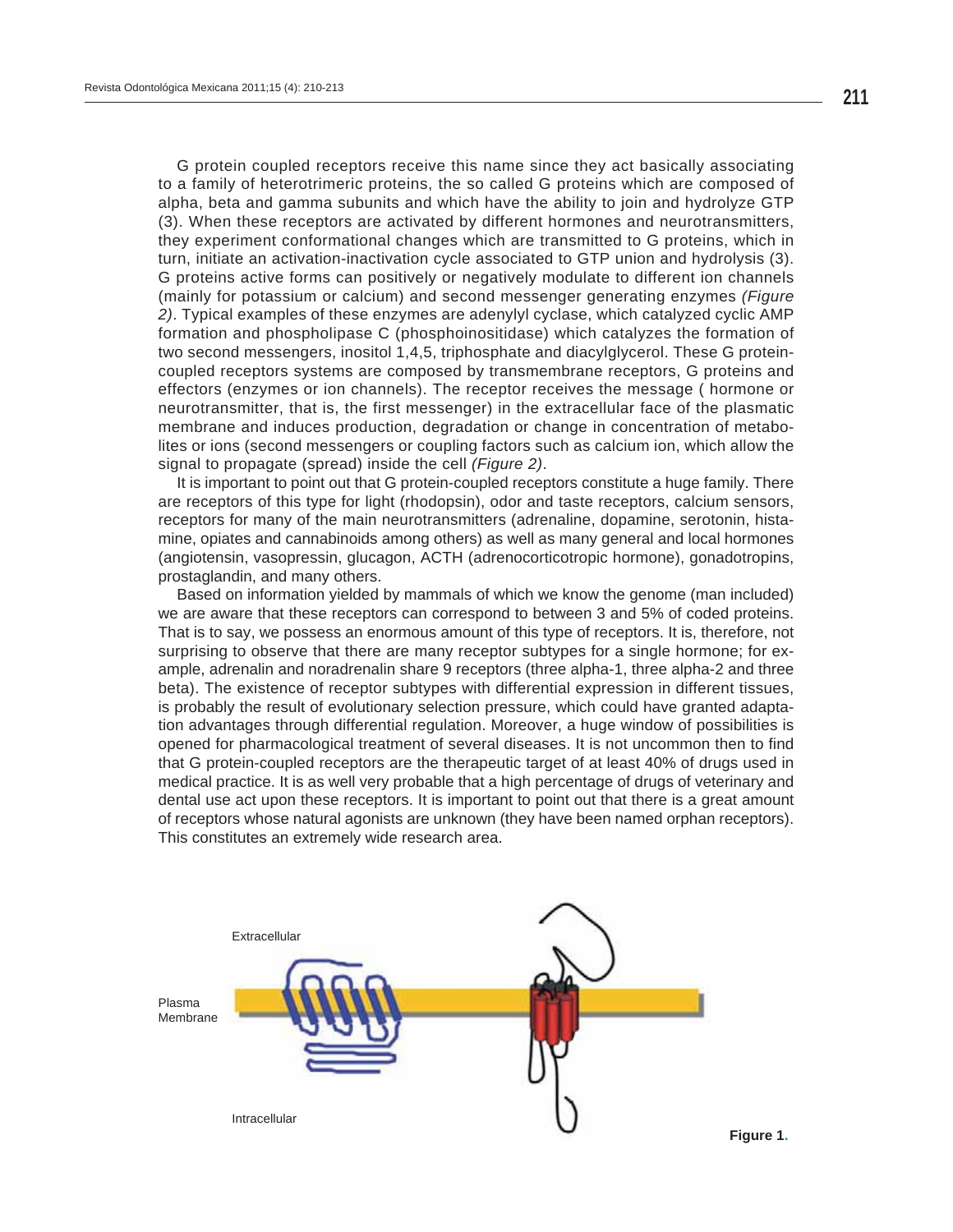little activity. Later, the receptor is internalized into vesicles and this decreases the num-The actions of hormones and neurotransmitters mentioned in this paper, generally possess an almost instantaneous start and an equally rapid shutdown. The fact is well known that, when an agonist is applied, as, for example pressor amines like adrenaline or dopamine, an intense and immediate action is triggered which abates with time; if a second dose must be administered, frequently the response is attenuated, and later doses tend to have even less effect. This process is called desensitization or tachyphylaxis and is observed daily, especially in hospitals' intensive care units. This has led to the general belief that it constitutes an exclusively pharmacological effect. We do not agree. This is a physiological process of sensitivity adjustment which continuously takes place in our cells. Studies performed on culture cells, have enabled us to establish several desensitization stages. In the initial phase, which takes a few minutes, there are changes in the receptor's state of phosphorylation which «freeze» it to an inactive state or one with ber of receptors in the membrane, this latter process is called downregulation. The whole desensitization process starts in minutes, but can take many hours. Internalized receptors can be degraded or recycled to the plasma membrane *(Figure 3)*. If the stimulation is very prolonged or takes place intermittently with high frequency, changes also take place at the level of the receptors´ synthesis.

Experimental work carried out during the last ten years has shown that receptors phosphorylation and dephosphorylation take place on a continuous basis, especially in the carboxyl tail and the third intracellular loop. These phosphorylations constitute points to which several proteins associate. Among these are the beta-arrestins, which allow the formation of macromolecular complexes for receptor internalization. As an example of desensitization, let me mention this: we all perceive, upon entering a dimly lit place, such as a theater or cinema, when the session is already started, that we have to wait some seconds or minutes until we are able to gain a certain amount of vision, in a similar manner, if we enter a highly illuminated establishment, we do not gain acute vision until a few minutes are elapsed. These adjustments to light sensitivity take place in our retina, in the retinal rods and cones, where the receptor to light, rodopsin is phosphorylated and dephosphorylated.